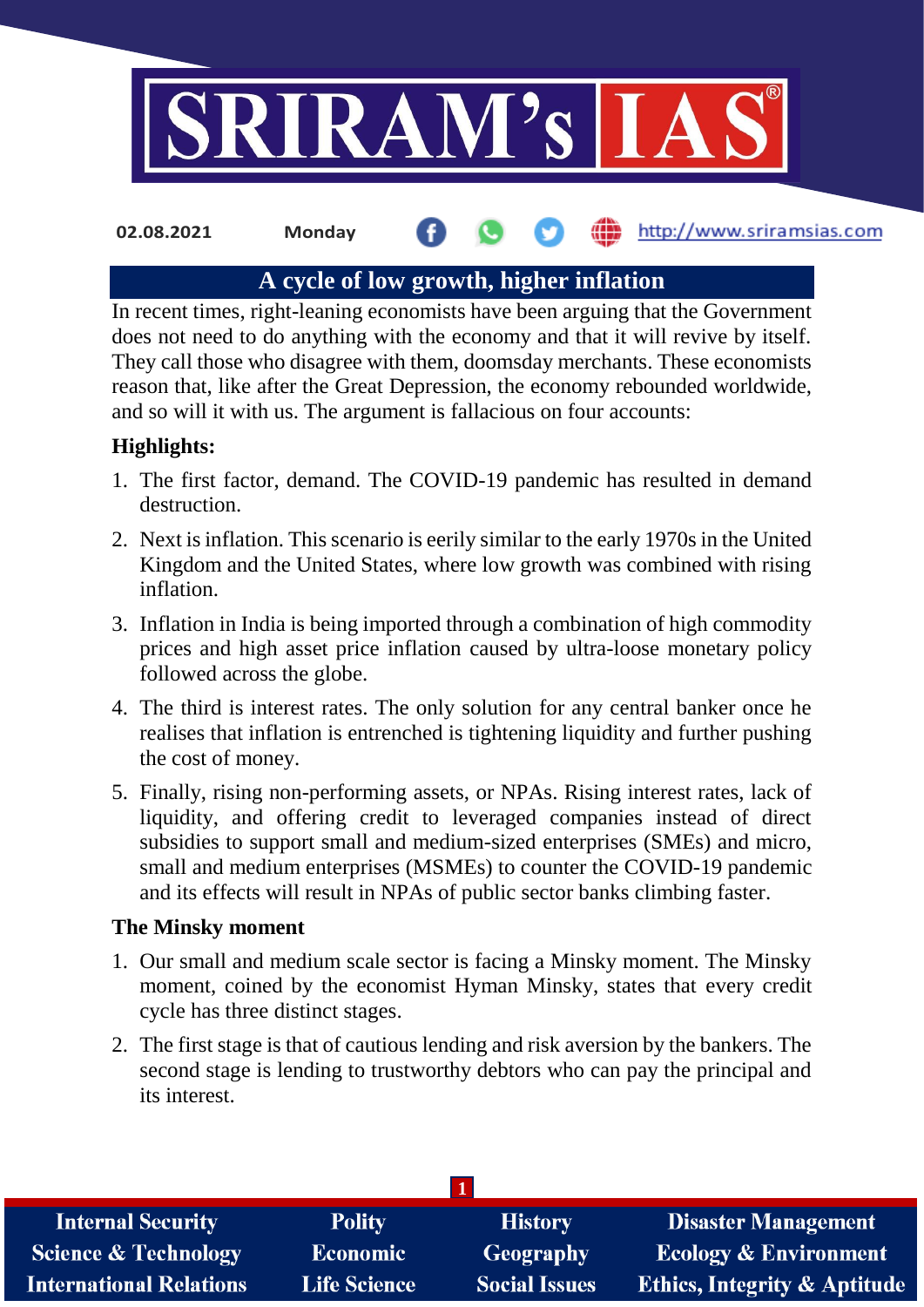

3. The third stage is a state of euphoria caused by rising asset prices where bankers lend to debtors regardless of their ability to pay back interest, let alone the principal.

http://www.sriramsias.com

- 4. The Minsky moment marks the decline of asset prices, causing mass panic and the inability of debtors to pay their interest and principal. India has reached its Minsky moment. This means that the public sector unit and several other banks will need capital in copious amounts to make up for bad debt.
- 5. Several banks and financial institutions have collapsed in the last 18 months in India. The Union government's Budget is in no position to infuse large amounts of capital. At best, we can expect a piecemeal effort as in the past seven years.
- 6. As a result of the above causes, credit growth is at a multi-year low of 5.6%. Banks do not want to risk any more loans on their books. This will further dampen demand for real estate and automobiles once the pent-up demand is over.

The Indian economy is in a vicious cycle of low growth and higher inflation unless policy action ensures higher demand and growth. In the absence of policy interventions, India will continue on the path of a K-shaped recovery where large corporates with low debt will prosper at the cost of small and medium sectors. This means lower employment as most of the jobs is created by the latter.

# **The benefits of breastfeeding**

UNICEF states that "breastfeeding is among the most effective ways to protect maternally and child health and promote healthy growth and optimal development in early childhood." Infants should be breastfed within one hour of birth, breastfed exclusively for the first six months of their lives, and be breastfed after six months in combination with solid, semi-solid and soft food until they are about two years old.

# **Many advantages**

**02.08.2021 Monday**

1. Breastfeeding provides greater immunity for children against infection, allergies, cancers and obesity; and improves brain maturation. It is also beneficial for the mother: it promotes faster weight loss after birth, reduces

| <b>Internal Security</b>        | <b>Polity</b>       | <b>History</b>       | <b>Disaster Management</b>              |  |  |
|---------------------------------|---------------------|----------------------|-----------------------------------------|--|--|
| <b>Science &amp; Technology</b> | <b>Economic</b>     | <b>Geography</b>     | <b>Ecology &amp; Environment</b>        |  |  |
| <b>International Relations</b>  | <b>Life Science</b> | <b>Social Issues</b> | <b>Ethics, Integrity &amp; Aptitude</b> |  |  |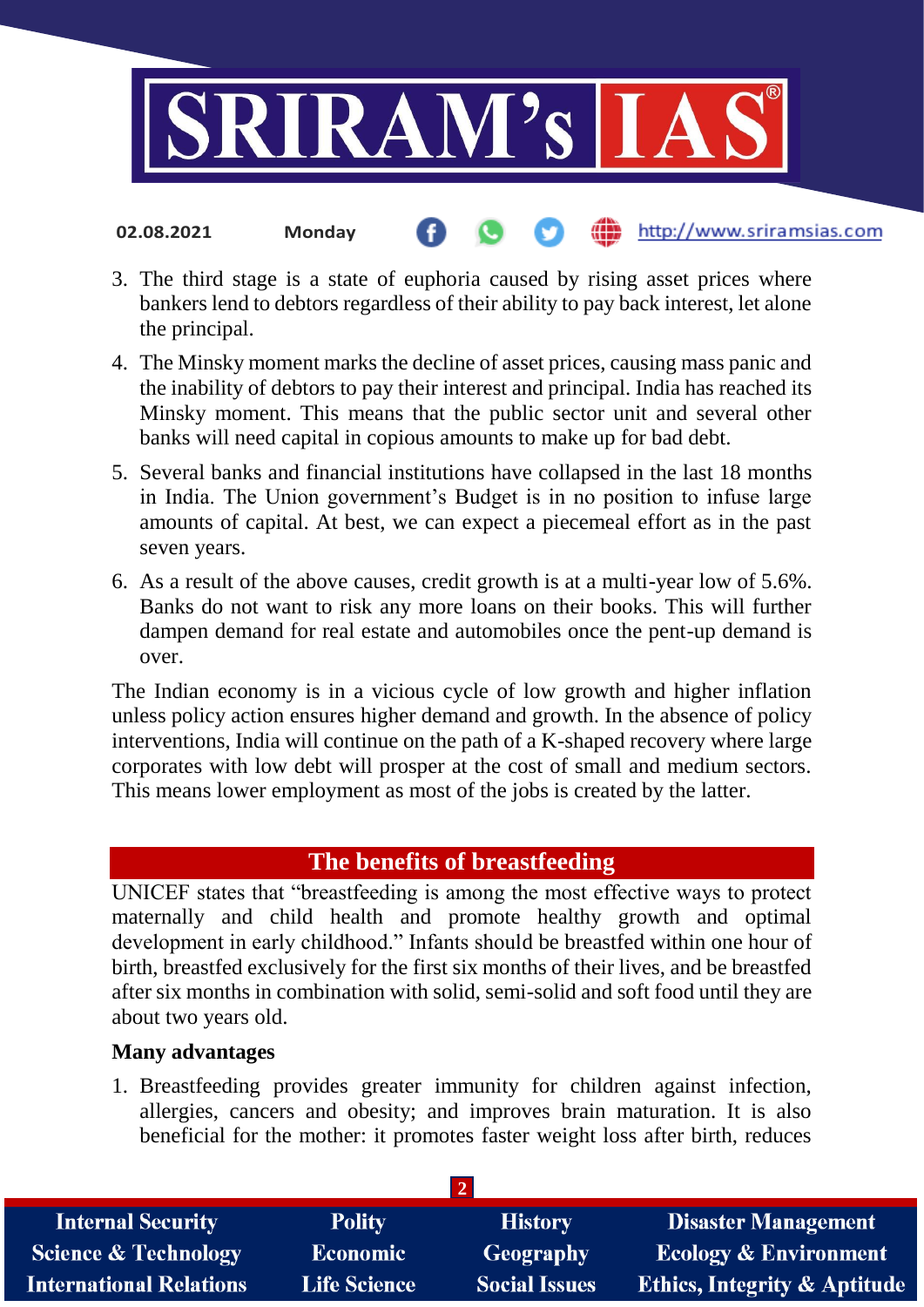

#### http://www.sriramsias.com **02.08.2021 Monday**

postpartum bleeding, and protects her against breast cancer, ovarian cancer, and osteoporosis.

- 2. Data from The Lancet show that more investment in breastfeeding could add \$300 billion to the global economy and prevent about 8,20,000 child deaths every year.
- 3. The advantages of breast milk are evidence-based, yet globally only 25%-40% of babies are breastfed. Breastfeeding and later wet nursing were the norms for millions of years.
- 4. During the Renaissance period, breastfeeding came to be seen as unfashionable. Feeding bottles and formula milk were aggressively advertised leading to a reduction in breastfeeding between the 17th and 19th centuries.
- 5. However, during the late 19th century, an increase in infant mortality rate and a rise in non-communicable diseases during adulthood were attributed to bottle feeding. This prompted experts and leaders everywhere to push for breastfeeding across the world.

## **The World Alliance for Breastfeeding Action (WABA)**

- 1. The World Alliance for Breastfeeding Action (WABA) was established in 1991 to create awareness about the importance of breastfeeding. In 1992, WABA in coordination with UNICEF introduced World Breastfeeding Week during the first week of August every year.
- 2. India enacted the Infant Milk Substitutes, Feeding Bottles and Infant Foods Act in 1992 with stringent regulations.
- 3. However, the National Family Health Survey-5 data show that there has been a decline in early breastfeeding in as many as 12 of the 22 surveyed States and Union Territories while the share of institutional births has increased.

## **Maternity and paternity leave**

1. The Dravida Munnetra Kazhagam (DMK) has promised in its manifesto that maternity leave in Tamil Nadu would be extended to 12 months. This is essential as women are entering the workforce in large numbers while society has shifted to a nuclear family system. Such a move will ensure uninterrupted breastfeeding.

| <b>Internal Security</b>        | <b>Polity</b>       | <b>History</b>       | <b>Disaster Management</b>              |  |  |
|---------------------------------|---------------------|----------------------|-----------------------------------------|--|--|
| <b>Science &amp; Technology</b> | <b>Economic</b>     | Geography            | <b>Ecology &amp; Environment</b>        |  |  |
| <b>International Relations</b>  | <b>Life Science</b> | <b>Social Issues</b> | <b>Ethics, Integrity &amp; Aptitude</b> |  |  |